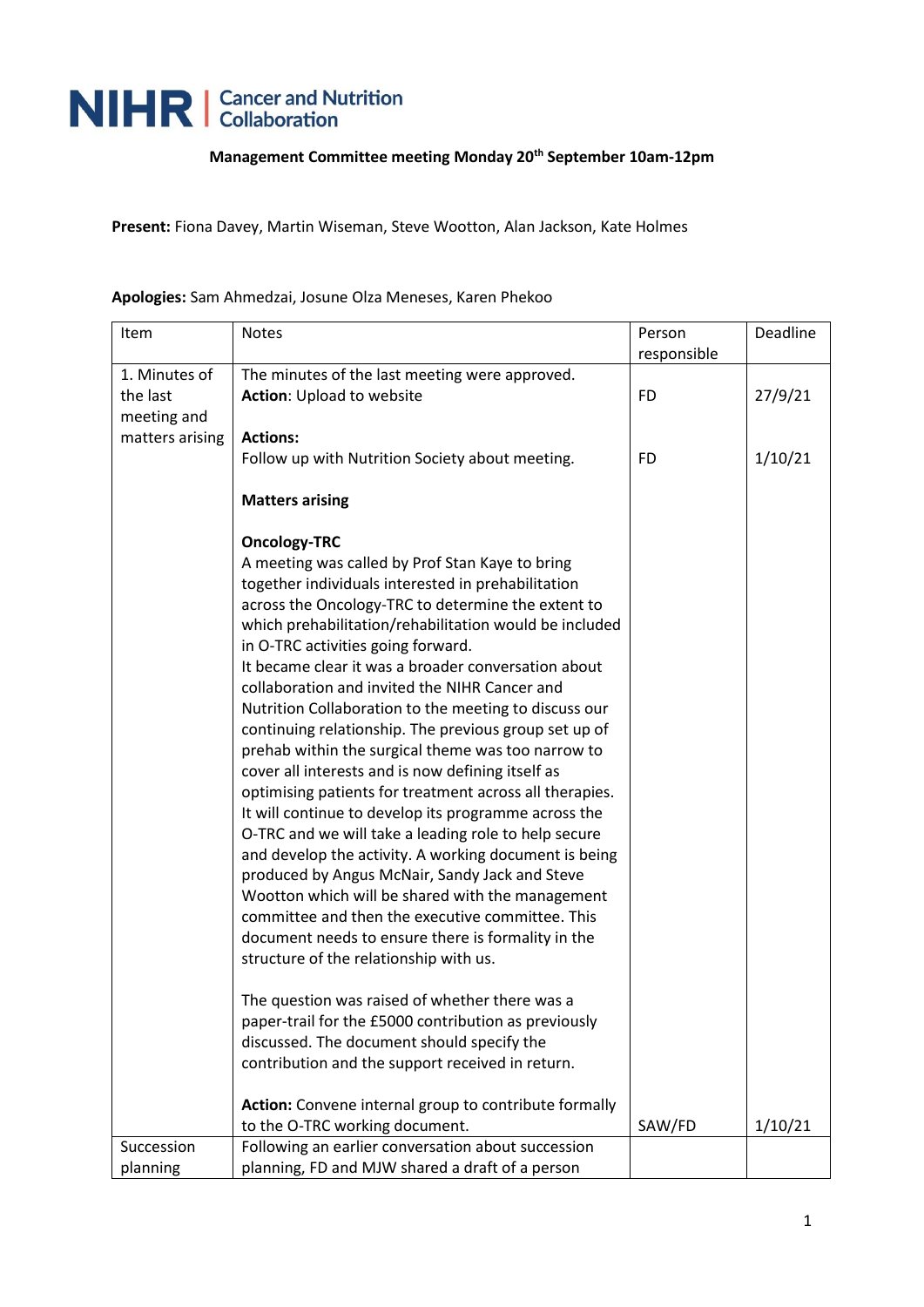|                | specification/qualities for the Chair role. A similar          |        |         |
|----------------|----------------------------------------------------------------|--------|---------|
|                | document will be produced for the Deputy Chair and             |        |         |
|                | Management Committee Chair roles.                              |        |         |
|                |                                                                |        |         |
|                | The document needs to specify that they are honorary           |        |         |
|                | appointments without remuneration, and the                     |        |         |
|                | duration of the appointment with possible extension.           |        |         |
|                |                                                                |        |         |
|                | These documents will be presented to the October               |        |         |
|                | <b>Executive Committee.</b>                                    |        |         |
| PPIE           | The Collaboration had a meeting with WCRF on                   |        |         |
|                | September 13 <sup>th</sup> about opportunities to support PPIE |        |         |
|                | activities within the Collaboration's partnership with         |        |         |
|                | WCRF. Both parties value and recognise the                     |        |         |
|                |                                                                |        |         |
|                | importance of patient and public contributors to our           |        |         |
|                | individual and shared ambitions. WCRF indicated they           |        |         |
|                | are willing to find additional funds to support the            |        |         |
|                | activity but the purchase order number needs to be             |        |         |
|                | dated for September 2021.                                      |        |         |
|                |                                                                |        |         |
|                | It is proposed that a PPIE strategy group is formed for        |        |         |
|                | 6 months, comprised of 5 individuals and a chair. The          |        |         |
|                | group will develop a strategy and work plan. We will           |        |         |
|                | also seek the support of 3 external consultants.               |        |         |
|                |                                                                |        |         |
|                | PPIE representatives are also included in the WCRF             |        |         |
|                | partnership task groups and will be accounted for.             |        |         |
|                |                                                                |        |         |
|                |                                                                |        |         |
|                | <b>Chair recruitment</b>                                       |        |         |
|                | We advertised for applicants for the PPIE Chair role in        |        |         |
|                | July and interviewed in August. 4 candidates were              |        |         |
|                | interviewed. One candidate was outstanding and was             |        |         |
|                | offered the position, but he declined as he felt it was        |        |         |
|                | inadequately funded for the needs of the PPIE group.           |        |         |
|                |                                                                |        |         |
|                | Action: MJW and FD to decide which PPIE                        | MJW/FD | 29/9/21 |
|                | representative to invite for October meeting on an ad-         |        |         |
|                | hoc basis.                                                     |        |         |
| <b>ICONIC</b>  | ICONIC has collaborated with the African Nutrition             |        |         |
|                | Society and Wageningen University on a pilot project           |        |         |
|                | to develop capacity and capability in grantsmanship            |        |         |
|                | and developing a major agenda for grants. The pilot            |        |         |
|                | will run in Africa in October/November 2021, with two          |        |         |
|                | further pilots for Southern and East/Central Africa.           |        |         |
|                | This is on a charitable basis to date, and approximately       |        |         |
|                | 5000 euros per person is required to achieve some              |        |         |
|                | financial stability.                                           |        |         |
| Organisational | A document was presented as a statement of where               |        |         |
| structure and  | we currently are with the membership framework. A              |        |         |
| membership     | consortium model was previously proposed, which                |        |         |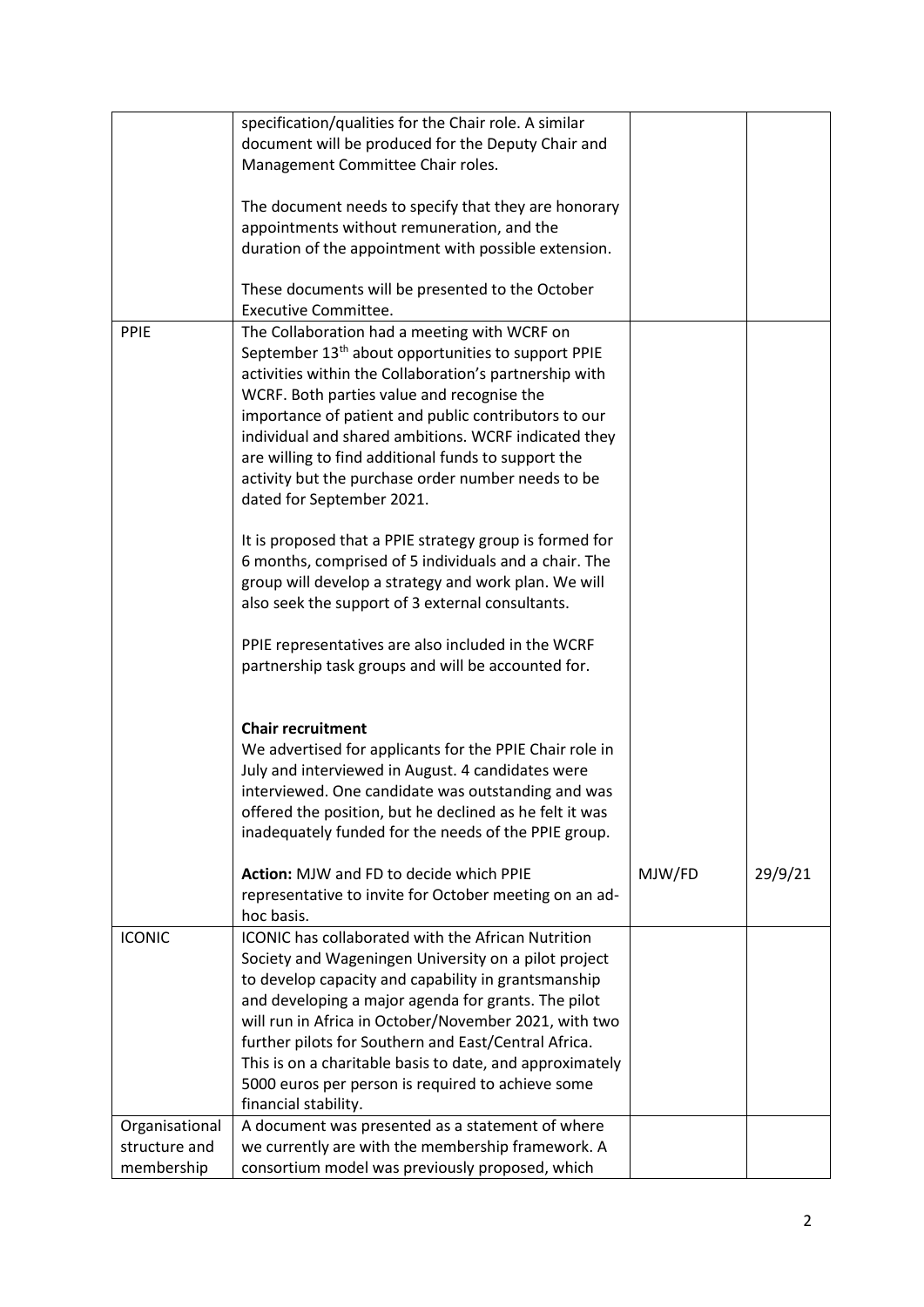|                        | would allow organisations such as WCRF and various<br>BRCs to support us and be associated with us in a<br>formal way. As a consortium people might pay to<br>become a partners, or they may be associated with us<br>in another way and represented as collaborators. The<br>new version also ensures that individuals are<br>represented outside their institution's membership,<br>for example our work stream members.<br>The specific work packages that we are interested in<br>need to be appropriately captured and defined, not<br>necessarily as work streams but as a plan of how we<br>could capture these ambitions of the collaboration in<br>a more concrete way. This should demonstrate where<br>the projects we are already working on sit.            |            |          |
|------------------------|--------------------------------------------------------------------------------------------------------------------------------------------------------------------------------------------------------------------------------------------------------------------------------------------------------------------------------------------------------------------------------------------------------------------------------------------------------------------------------------------------------------------------------------------------------------------------------------------------------------------------------------------------------------------------------------------------------------------------------------------------------------------------|------------|----------|
|                        | Action: SAW, MJW and FD to meet to catalogue what<br>we've got in terms of work packages, where they sit<br>and how to represent them.                                                                                                                                                                                                                                                                                                                                                                                                                                                                                                                                                                                                                                   | SAW/MJW/FD | 8/10/21  |
|                        | The work streams also need to demonstrate how they<br>are enabling something towards the objectives.                                                                                                                                                                                                                                                                                                                                                                                                                                                                                                                                                                                                                                                                     |            |          |
|                        | Action: Comments on membership document by end<br>of next week.                                                                                                                                                                                                                                                                                                                                                                                                                                                                                                                                                                                                                                                                                                          | All        | 01/10/21 |
| Work stream<br>updates | <b>Toolkit</b><br>The group met again on 15 <sup>th</sup> September. They have<br>identified a way forward with the manuscript. SB ad<br>LM will take lead on reworking the final manuscript<br>into one more in line with our objectives and are<br>producing an analysis plan. SAW has sourced the<br>statistics support from Southampton.<br>A briefing paper will consider the inequalities in<br>screening and assessment, as well as technical<br>aspects, implementation and policy. It should also<br>detail the research need and highlight areas with<br>insufficient knowledge. A section should highlight the<br>need for awareness and vigilance about nutrition, to<br>ensure that patients will be screened.<br>ESPEN have released a press release and a |            |          |
|                        | recommendation document of 'optimal nutritional<br>cancer care' which is highly relevant to our work. This<br>promotes an MDT approach with dietitians embedded<br>within cancer care from diagnosis. The Collaboration<br>needs to be clear about its agreement with the<br>recommendations as it strengthens our arguments,<br>and it should be supported and promoted. It is                                                                                                                                                                                                                                                                                                                                                                                          |            |          |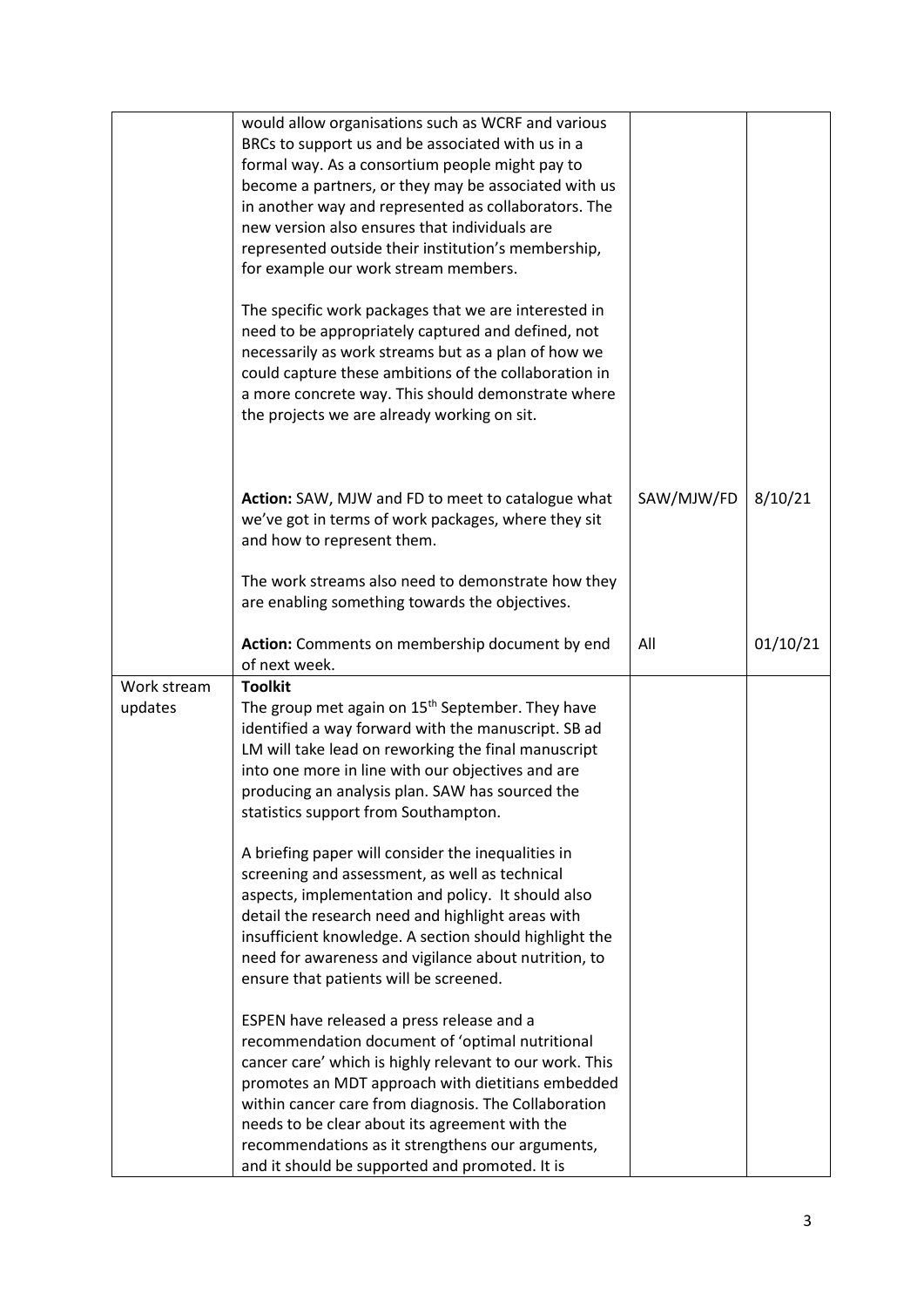|           | currently missing a research agenda alongside it, and                                                      |           |          |
|-----------|------------------------------------------------------------------------------------------------------------|-----------|----------|
|           | health economic analysis is important to include.                                                          |           |          |
|           |                                                                                                            |           |          |
|           | It prompts the need for HTA-level studies such as                                                          |           |          |
|           | 'does early dietetic intervention make a difference to                                                     |           |          |
|           | outcomes?'                                                                                                 |           |          |
|           | Action: For the Executive Committee, we need to                                                            | SAW       | 1/10/21  |
|           | draft a paper summarising the developments with                                                            |           |          |
|           | ESPEN, how it represents an opportunity, and                                                               |           |          |
|           | concrete steps that we want to take forward.                                                               |           |          |
|           |                                                                                                            |           |          |
|           | Action: Need to identify a grouping to respond to the                                                      | SAW/FD    | 11/10/21 |
|           | <b>ESPEN recommendations.</b>                                                                              |           |          |
|           |                                                                                                            |           |          |
|           | <b>Molecular Mechanisms</b>                                                                                |           |          |
|           | The next meeting will take place on 24 <sup>th</sup> September.                                            |           |          |
|           | The group needs to expand its membership.                                                                  |           |          |
|           |                                                                                                            |           |          |
|           | <b>LWBC</b>                                                                                                |           |          |
|           | The LWBC group will be meeting towards the end of                                                          |           |          |
|           | October, and the sub-group that were focusing on the                                                       |           |          |
|           | Prehabilitation submission to HS&DR are continuing to                                                      |           |          |
|           | work together.                                                                                             |           |          |
| Executive | Items to add to the agenda:                                                                                |           |          |
| Committee | <b>Oncology TRC</b>                                                                                        |           |          |
| meeting   | ESPEN/ESO activity                                                                                         |           |          |
| agenda    | <b>Early Career Researchers</b>                                                                            |           |          |
|           | Action: Ensure SA has had the opportunity to review                                                        | <b>FD</b> | 249/21   |
|           | revised agenda before it is circulation.                                                                   |           |          |
|           |                                                                                                            |           |          |
|           | Executive Committee papers to go out end of w/c 27 <sup>th</sup>                                           |           |          |
|           | September.                                                                                                 |           |          |
| Wcrf      | <b>Informed</b>                                                                                            |           |          |
|           | The task group met for the second time on 14 <sup>th</sup>                                                 |           |          |
|           | September and has progressed its action plan. WCRF                                                         |           |          |
|           | are conducting a survey with its health professional                                                       |           |          |
|           | members which will enable us to identify                                                                   |           |          |
|           | opportunities for improvement of the resource.                                                             |           |          |
|           | The group needs to ensure that it takes equality,<br>diversity and inclusion of the resource into account. |           |          |
|           |                                                                                                            |           |          |
|           |                                                                                                            |           |          |
|           | Launch                                                                                                     |           |          |
|           | The partnership plans to announce its launch in mid-                                                       |           |          |
|           | October. WCRF and NIHR comms teams have been put                                                           |           |          |
|           | in contact with each other and are drafting a press                                                        |           |          |
|           | release.                                                                                                   |           |          |
|           |                                                                                                            |           |          |